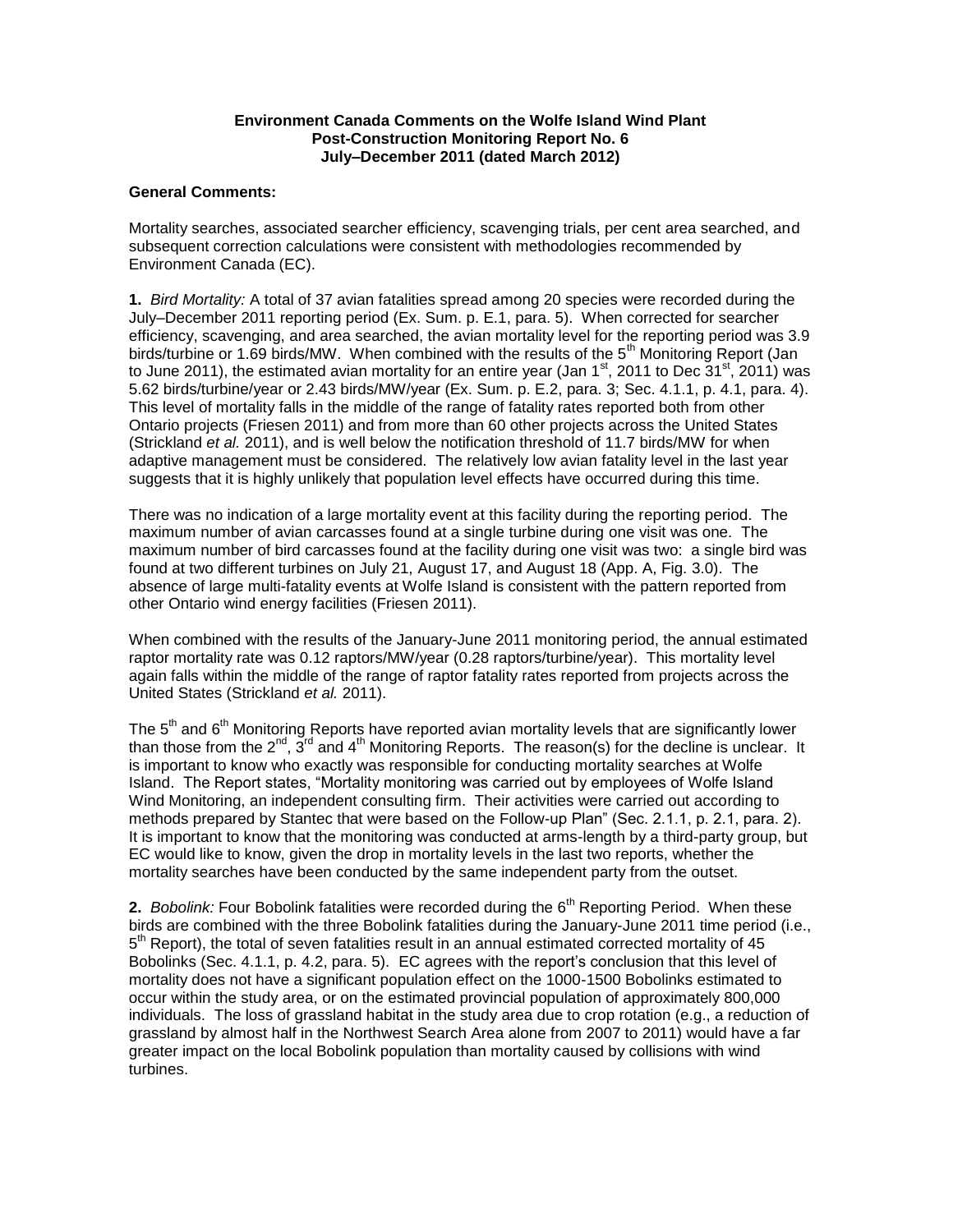**3.** *Waterfowl:* Three years of fall monitoring have shown relatively consistent numbers of waterfowl staging offshore. Therefore, EC agrees with Stantec's recommendation that aerial surveys of offshore staging areas be discontinued (Ex. Sum, p. E.4, para. 7; Sec. 4.3, p. 4.6, para. 6).

**4.** *Winter Raptor Monitoring:* The winter survey methodology was consistent with EC recommendations. Raptor numbers in November and December 2011 were generally similar to those during the same period of the pre-construction surveys in 2006. A more thorough discussion of recent winter raptor surveys, including an analysis of the complete winter season (i.e., November 2011 through March 2012), will be provided in Monitoring Report #7.

It is noteworthy that despite the high number of raptors overwintering on Wolfe Island, only a single Red-tailed Hawk was found during the winter mortality searches (Sec. 3.1.2, p. 3.3, para. 2).

### **Specific Comments**:

Consistent with EC recommendations, scavenger trials using raptor carcasses were employed (Sec. 3.1.1.2, p. 3.1, para. 4).

Three Tree Swallows and three Purple Martins were among the avian casualties (Sec. 4.1.1, p. 4.2, para. 3). The combined mortality of six swallows/martins is a sharp decrease from numbers reported during the same summer/fall monitoring period in 2009 (38 swallows/martins) and 2010 (22 swallows/martins).

In November/December 2006, the highest number of Short-eared Owls found during an individual dusk survey was 17; in November/December 2011, the highest number during a single dusk survey was 29 (App. B, p. B.13, Table 3.19). The Report notes that "During the evening surveys, Shorteared Owl density was significantly higher in 2011, with an almost 100% increase in the number of observations" (Sec. 3.2.2, p. 3.6, para. 4) (compared to pre-construction surveys in 2006). There is no evidence that the wind turbines have caused Short-eared Owls to vacate the study area, contrary to what some groups are asserting.

# **EC Recommendations for the 7th Monitoring Report:**

A summary of data from all years should be provided so between-year comparisons can easily be made.

An estimate of the total number of individual turbine searches that have been conducted annually, and through the course of the entire multi-year monitoring period should also be provided. Kerlinger *et al.* (2010) summarized mortality data from 30 wind farms across North America and estimated that approximately 25,000 individual turbine searches had been conducted at them. EC would like to know how the effort at Wolfe Island alone compares to this number of individual turbine searches. The Wolfe Island estimate would provide a good measure of the time and effort that has been committed to assessing the direct mortality impacts to birds and bats.

#### **References:**

Friesen. L. 2011. No Evidence of large-scale fatality events at Ontario wind power projects. Ontario Birds. 29 (3): 149-156.